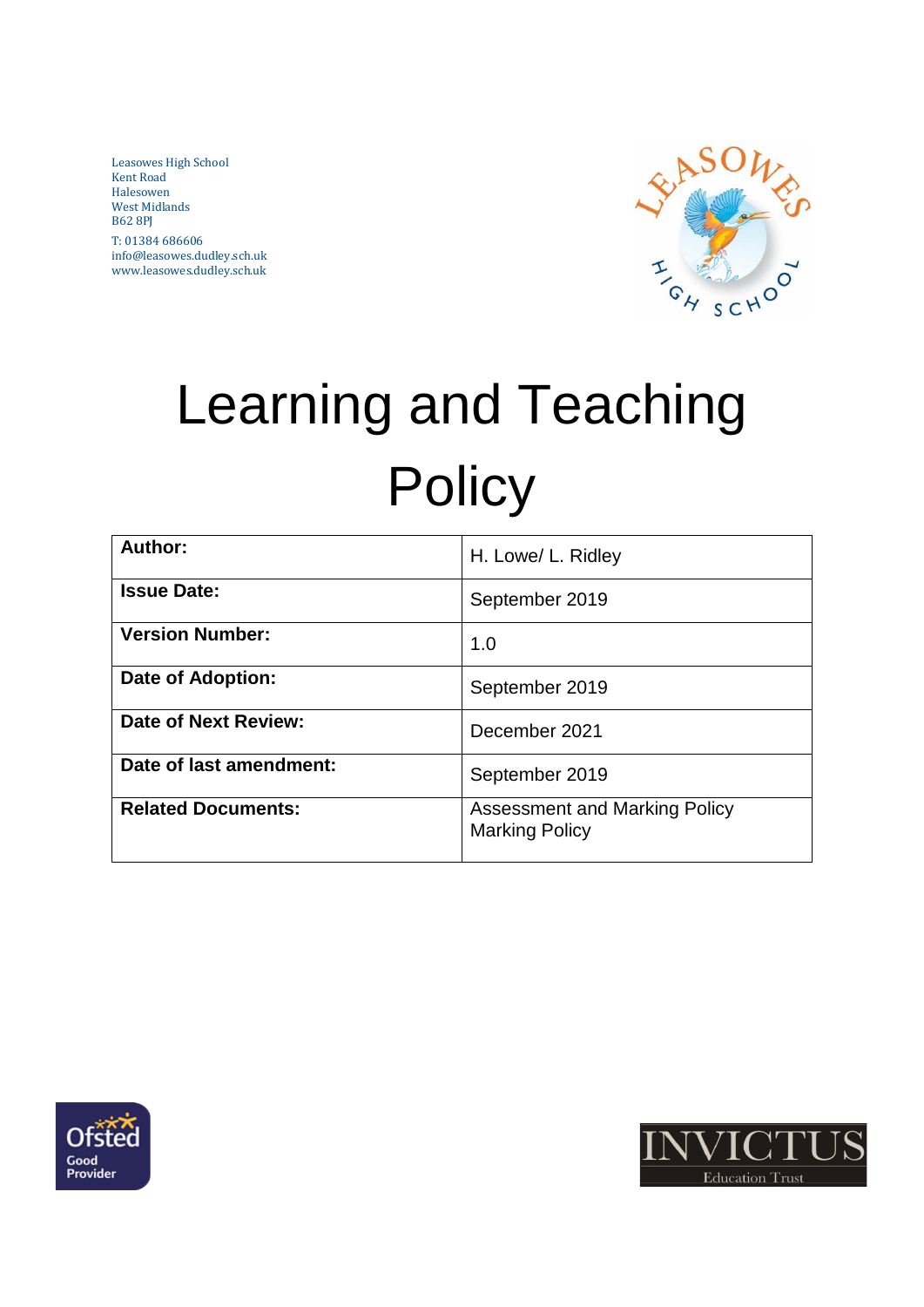Primarily, lesson observations take place at two points during the Leasowes High School academic year. The purpose of the observations are to identify strengths and support improvement in the quality of teaching and learning, to gain a view of the standard of teaching across the school. Developmental feedback is used with strong links to teacher standards, enabling professional dialogue to take place.

Lesson observations will be carried out by the teacher's direct line manager and a member of SLT, often the departmental line manager, to standardise judgements.

Lesson observation is also part of the appraisal/performance management process in the school. Teachers are given five days notice of an observation.

The lesson observations are typed onto the 'CPD Aspire' dashboard for each member of staff to evidence professional development. The documents can only be accessed by the appraisee, the appraiser, Head Teacher and in an anonymous format, Ofsted.

See *Teaching and support staff pay policy - Invictus* for further information.

Teaching staff who successfully meet teachers' standards and appraisal targets will progress up the scale.

If an observation does not meet teacher standards, a re-observation will take place within ten working days.

### **Procedure**

If the re-observation concludes that there have been no improvements in the quality of teaching and learning, a more intensive programme of support is deemed necessary which will include: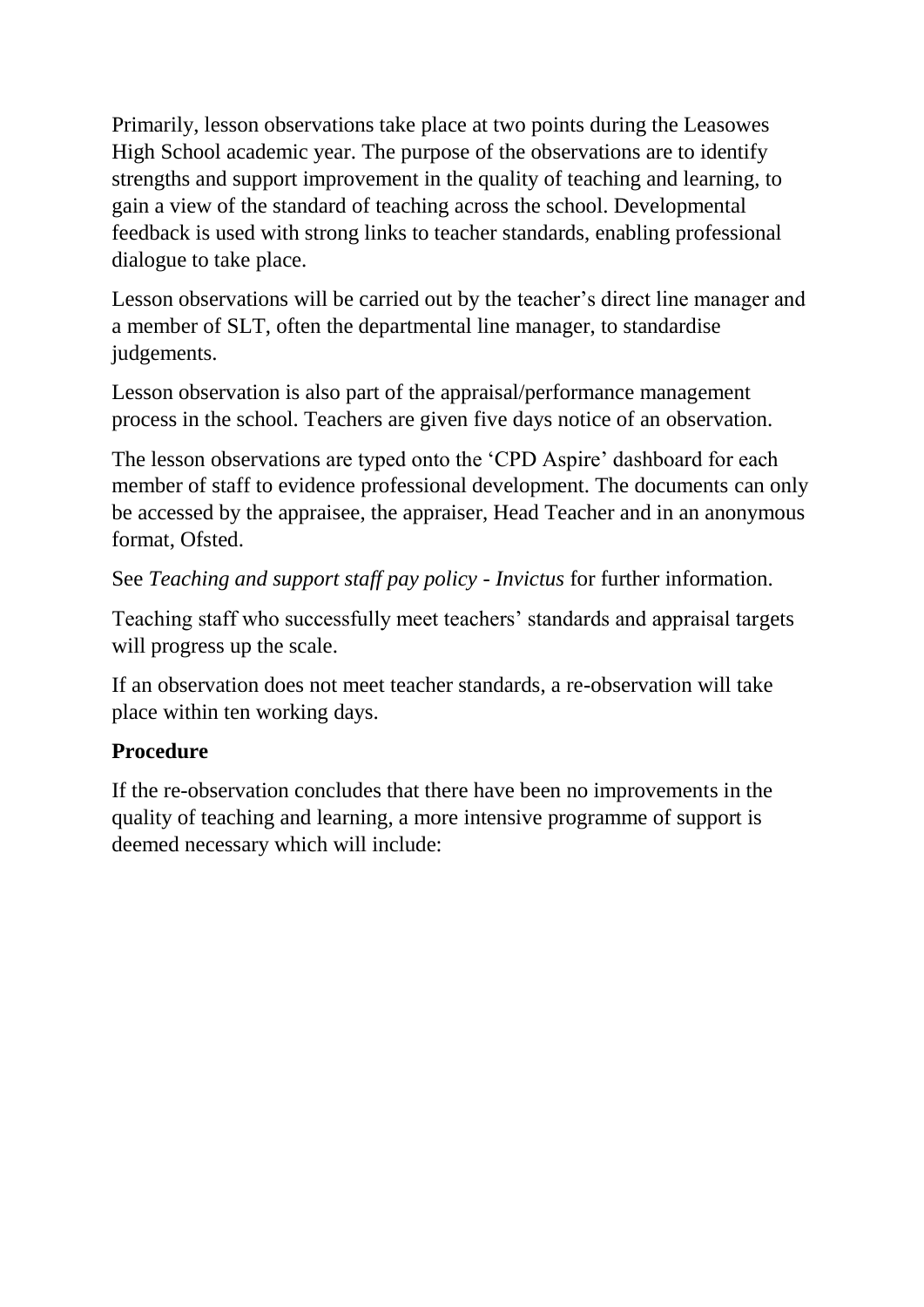

#### QA Schedule - Teaching Staff

| Half Term 1      | Half Term 2                                                                                 | Half Term 3                                              | Half Term 4                                                         | Half Term 5 | Half Term 6                                                                                 |
|------------------|---------------------------------------------------------------------------------------------|----------------------------------------------------------|---------------------------------------------------------------------|-------------|---------------------------------------------------------------------------------------------|
| Baak<br>scrutiny | -Department<br><b>Health Check</b><br>(1 lesson 15 mins)                                    | -Department<br><b>Health Check</b><br>(1 lesson 15 mins) | -Department<br><b>Health Check</b><br>[1 lesson 15 mins]            |             | -Department Health Check<br>(1 lesson 15 mins)                                              |
|                  |                                                                                             |                                                          | SLT 1 day Health Check<br>(and optional Obs) for chosen departments |             |                                                                                             |
|                  | SLT Book Trawl-<br><i>(Selected</i><br>students)                                            |                                                          | <b>SLT Book Trawl</b><br><i><b>(Selected</b></i><br>students)       |             |                                                                                             |
|                  | One performance<br><b>Management Observation</b><br>In Term 1 and/or Term 3<br>(25 minutes) |                                                          |                                                                     |             | One performance<br><b>Management Observation</b><br>In Term 1 and/or Term 3<br>(25 minutes) |

Lesson plan required only for observations but advised for all drop-ins.

Choose if you want to use the SLT Health Check as one of appraisal observations (5 days notice), if so choose ONE other in Term 1 or 3. Progress days will replace observations or health checks if scheduled.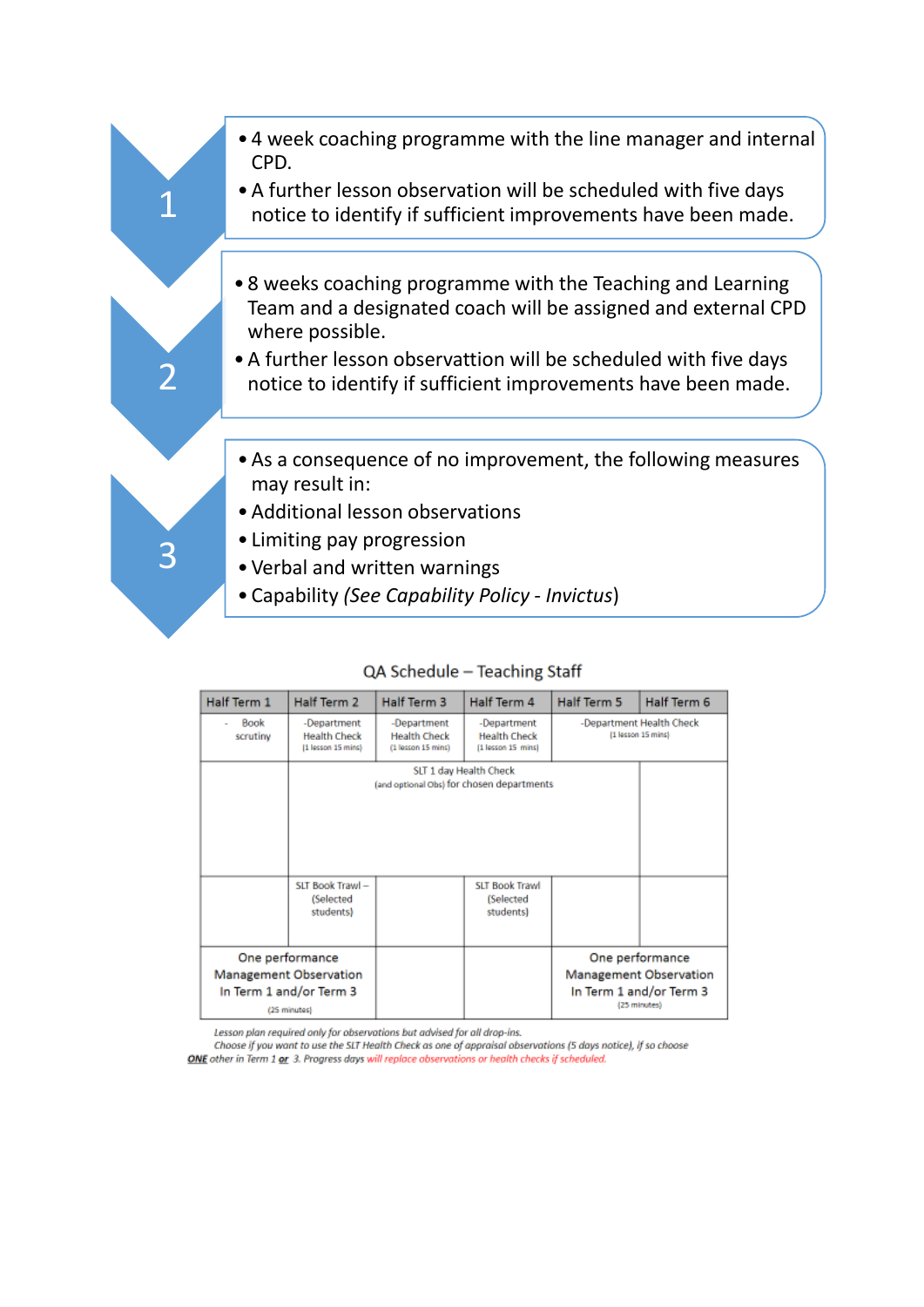#### **Overview**

#### **Total =**

**2 x 25 minute appraisal lessons = 50 minutes** 

**4 x 15 minute departmental health checks, incorporating book trawls = 1 hr**

**1 x Departmental book trawl**

**2 x SLT book trawls – Focus Groups** 

**1 x SLT Health Check - 15 minutes. However, staff may choose to use one of the visits for appraisal purposes**

**1 x 25 minute maximum Progress Day observation = Again, staff may wish to use for appraisal purposes**

Therefore, the maximum time would be 2 hours 30 minutes and the minimum time would be 2 hours and 5 minutes.

This allows some additional time within the three hour guide to support and address any issues that are required to improve the quality of teaching and learning.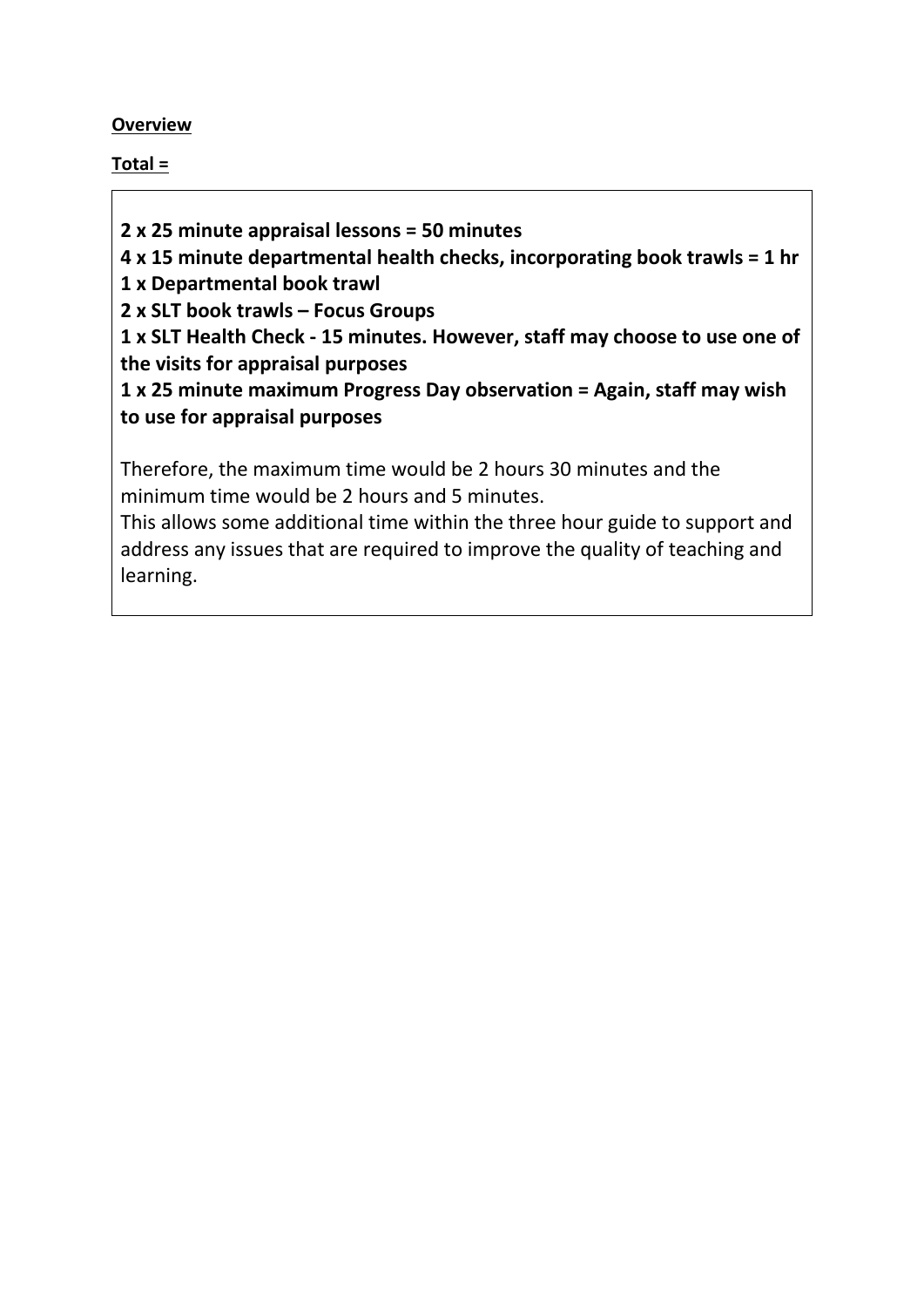#### **SLT HEALTH CHECKS**

- **Developmental and supportive**
- **15 minute visit**
- **Focus on the Learning**
- **Triangulation – Books, Data, Lesson**
- **Monitoring the standards across the department**
- **Establishing patterns to drive improvement further**
- **Completed in pairs for standardisation purposes**
- **SLT Health Checks may be used for Appraisal purposes (CAM and Line Manager to observe – informing the timetable)**
- **5 day notice given to staff**

#### **DOCUMENTATION:**

**Review and Timetable –**Prior to SLT Health Check, sent to reviewers in advance.

**SLT Health Check Record –** One form is to be completed for each member of staff that is visited.

**SLT/Line Manager/CM Health Check Record –** To inform WWW/EBI's, does not require completion but acts as a guide.

**SLT Health Check Book Trawl Data Form** – To complete two forms per visit for each member of staff.

**Student Voice Form –** To be conducted outside the classroom after the 15 minute visit. Two to three students are to be removed at the end of the visit and asked questions from the pro forma. The form will need completing either during or after the discussions.

**Health Check Review Summary –** To be completed at the end of the departmental review when patterns have been identified.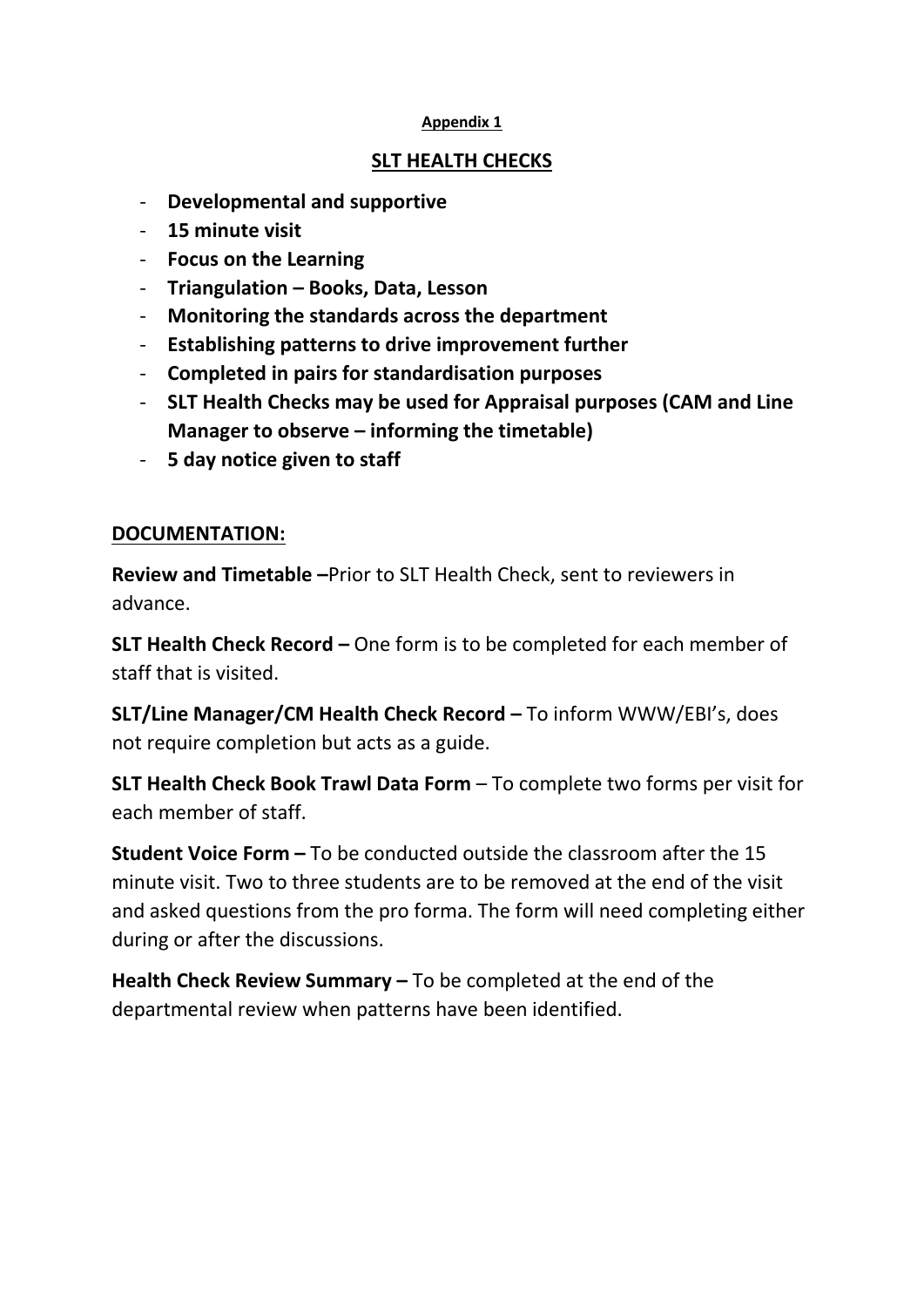

#### **Department:**

#### **SLT Health Check Review**

**Date:** 

# **Reviewers: Health Check:**  • Should take place in the order listed below, lessons have been allocated. *CAM, Line Manager, HL and MM to be informed if the health check is to be used for appraisal purposes* • Lesson visits should be completed/discussed in pairs, where possible • Staff are required to complete a lesson plan and dynamic seating plan for appraisal purposes *(if selected*) • A lesson plan for the SLT health check(s) would aid this developmental process but is not compulsory • Maximum of 15 minutes per teacher • Each teacher should have one visit to KS3/4 or 5. **Book Scrutiny:** • SLT will aim to trawl a range of books across all key stages for each teacher – if necessary, this could be completed outside lesson time • Patterns will be recorded, including use of WWW/EBI, target stickers visible in books, literacy policy **Student Voice:**  • This will be completed at the reviewers discretion to minimise disruptions to learning • Not compulsory but useful to inform the learning that is taking place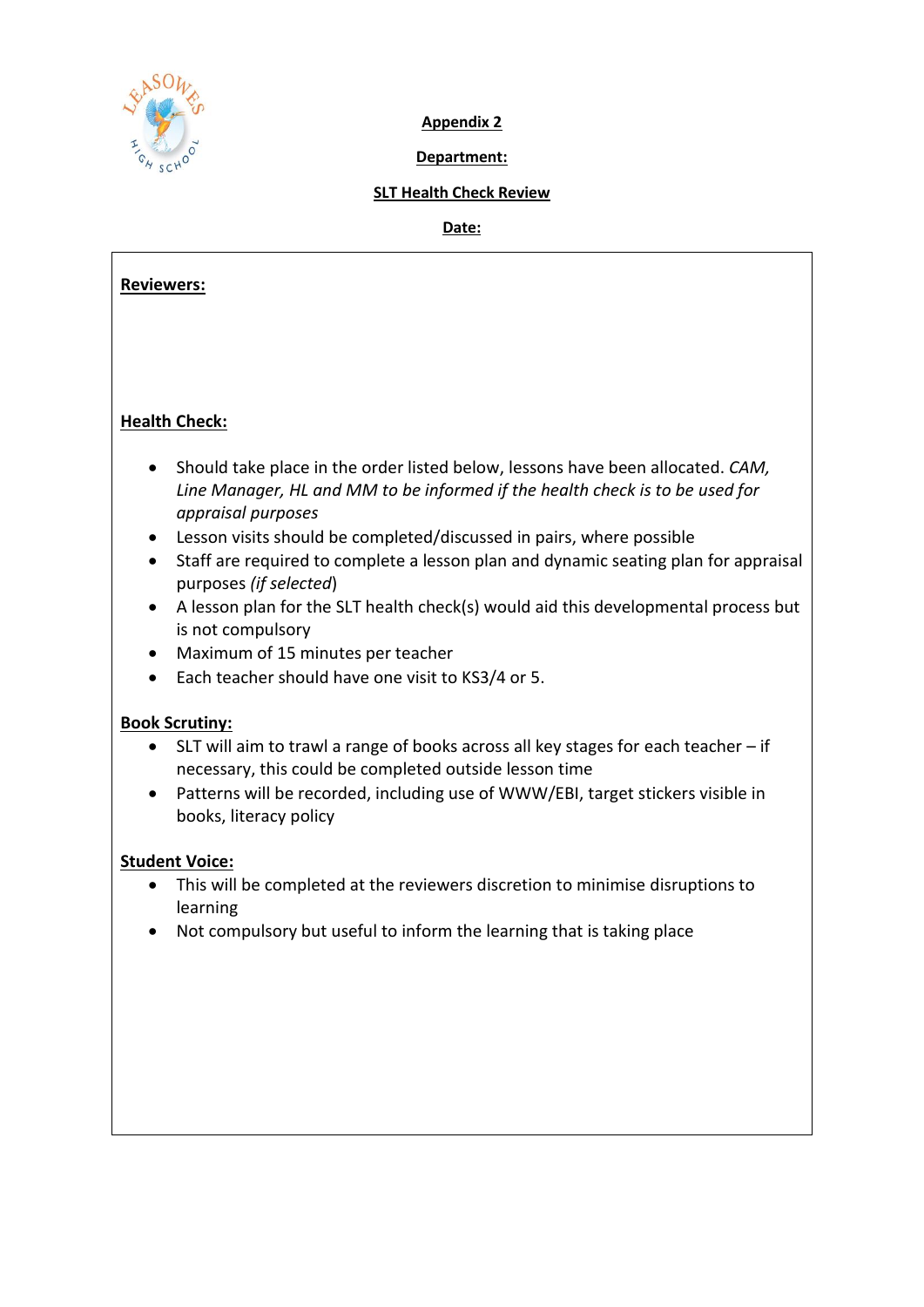#### **'Health Check' QA Review**

| Period                  | <b>Activity</b>                                                    | <b>Review Staff-SLT</b><br><b>TBC</b> | <b>Teaching</b><br><b>Staff/Room/Class</b> |
|-------------------------|--------------------------------------------------------------------|---------------------------------------|--------------------------------------------|
| $\overline{\mathbf{1}}$ | <b>HEALTH CHECK</b>                                                |                                       |                                            |
| $\overline{2}$          | <b>HEALTH CHECK</b>                                                |                                       |                                            |
| $\overline{\mathbf{3}}$ | <b>HEALTH CHECK</b>                                                |                                       |                                            |
| $\overline{4}$          | <b>HEALTH CHECK</b>                                                |                                       |                                            |
| $\overline{5}$          | <b>HEALTH CHECK</b>                                                |                                       |                                            |
| $\underline{6}$         | <b>HEALTH CHECK</b>                                                |                                       |                                            |
| 3:45pm                  | <b>Health Check</b><br>developmental<br>feedback and next<br>steps |                                       |                                            |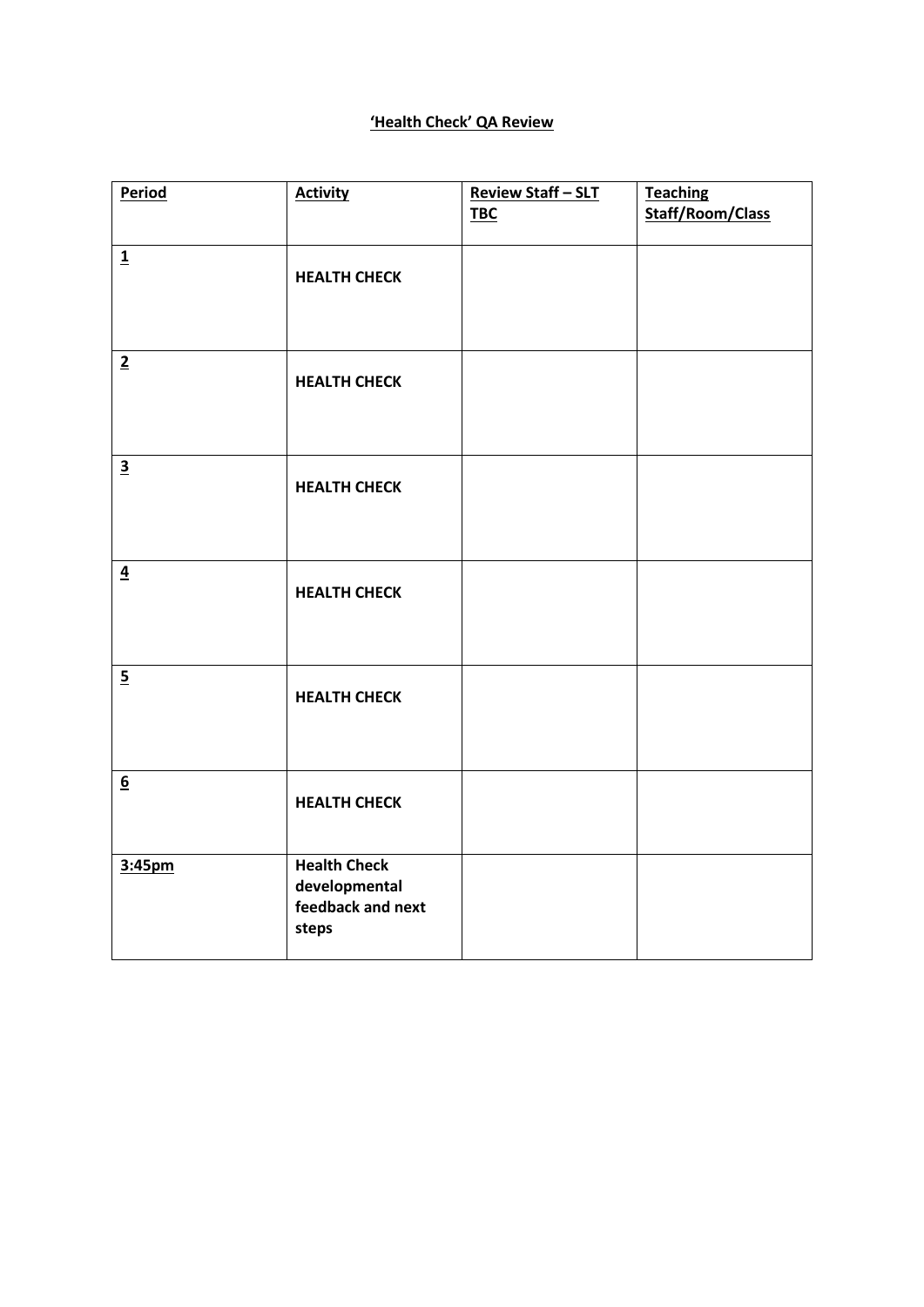

## **SLT Health Check Record**

| <b>Criteria</b>                                                                                              | <b>No Evidence</b> | <b>Some Evidence</b> | <b>Clear Evidence</b> | <b>Not Seen</b> |
|--------------------------------------------------------------------------------------------------------------|--------------------|----------------------|-----------------------|-----------------|
| <b>Smart Start/End</b>                                                                                       |                    |                      |                       |                 |
| Students understand Learning<br>Outcomes                                                                     |                    |                      |                       |                 |
| Students are actively engaged in<br>learning                                                                 |                    |                      |                       |                 |
| Students books are in good<br>order - literacy - green pen - marked<br>with www/ebi's, up to date - progress |                    |                      |                       |                 |
| The more able students are being<br>stretched                                                                |                    |                      |                       |                 |
| Deeper questioning opportunities<br>challenge thinking                                                       |                    |                      |                       |                 |
| Positive rapport between<br>learners/teacher & learners                                                      |                    |                      |                       |                 |
| Reference to targets, are<br>students clear on how to make<br>progress (standards are clear)                 |                    |                      |                       |                 |
| All students are suitably<br>equipped for learning                                                           |                    |                      |                       |                 |
| Differentiation (via support,<br>challenge, guidance, task etc)                                              |                    |                      |                       |                 |
| <b>Effective pace/progress</b><br>throughout lesson                                                          |                    |                      |                       |                 |
| Support staff are deployed<br>effectively (where applicable)                                                 |                    |                      |                       |                 |
| Effective management of<br>behaviour                                                                         |                    |                      |                       |                 |

**'Exit' Thoughts**

**Question for the teacher or student?**

**Favourite part of the learning:** 

**WWW?**

**EBI?**

**Reviewer(s): Class teacher:**

Date: Class: Class: Class: Class: Class: Class: Class: Class: Class: Class: Class: Class: Class: Class: Class: Class: Class: Class: Class: Class: Class: Class: Class: Class: Class: Class: Class: Class: Class: Class: Class: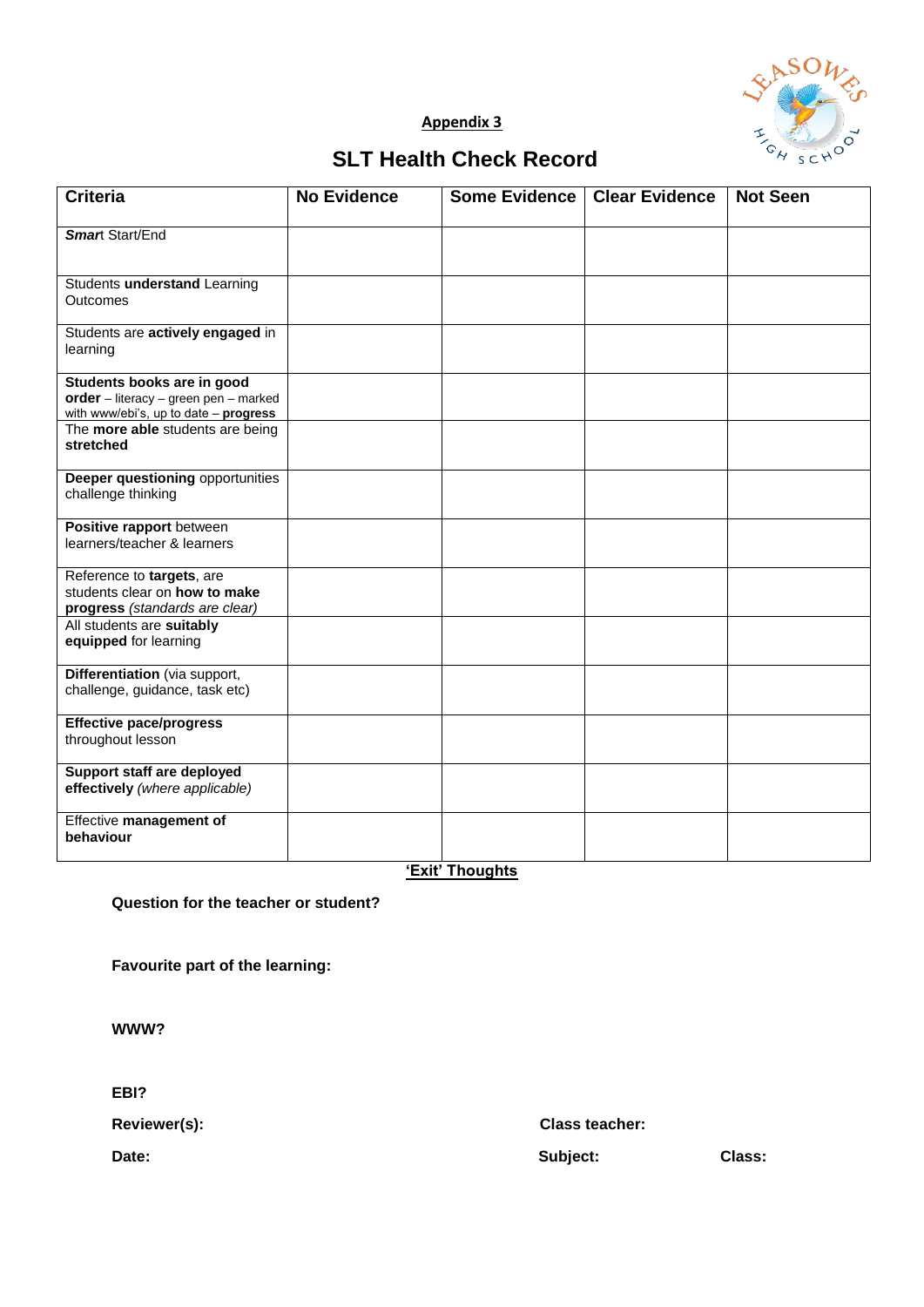



# **SLT/Line Manager/Curriculum Manager Health Check Record**

| <b>Context</b><br><b>TS2, TS6</b>        | MIS - current data, intervention strategies, seating plan.                                                                                                                                                      |
|------------------------------------------|-----------------------------------------------------------------------------------------------------------------------------------------------------------------------------------------------------------------|
| <b>Resilience</b><br>TS1, TS3, TS5       | High level of challenge incorporated. Can do attitude is evident.                                                                                                                                               |
| <b>Expectations</b><br><b>TS1, TS7</b>   | Culture of achievement and success. High expectations of all groups of<br>learners irrespective of ability. Expectations regarding presentation of work<br>are high and consistently addressed if sub-standard. |
| <b>Show progress</b><br><b>TS2, TS6</b>  | Progress over time is evident in student work. Students know and can<br>show the progress they are making in the lesson and over time. Students<br>know their starting point and what their targets are.        |
| Level of<br>engagement<br>TS3, TS4, TS5  | Creativity of task and thought hooks, engages and motivates learners. Risk<br>taking of staff and students encouraged.                                                                                          |
| <b>Work</b><br><b>TS2, TS6</b>           | Books are marked according to policy. Demonstrates progress over time.<br>Formative marking informs progress and moves students on.                                                                             |
| <b>Outcomes</b><br>TS2, TS3, TS4,<br>TS6 | Outcome are clear. All groups of learners are catered for. Outcomes are in<br>line with expected progress.                                                                                                      |
| <b>Opportunities</b><br><b>TS4, TS5</b>  | All groups of learners have equal opportunities to succeed. Learning<br>beyond the classroom is evident.                                                                                                        |
| <b>Discipline</b><br><b>TS2, TS8</b>     | Strong behaviour management underpins the lesson. Behaviour policy is<br>followed.                                                                                                                              |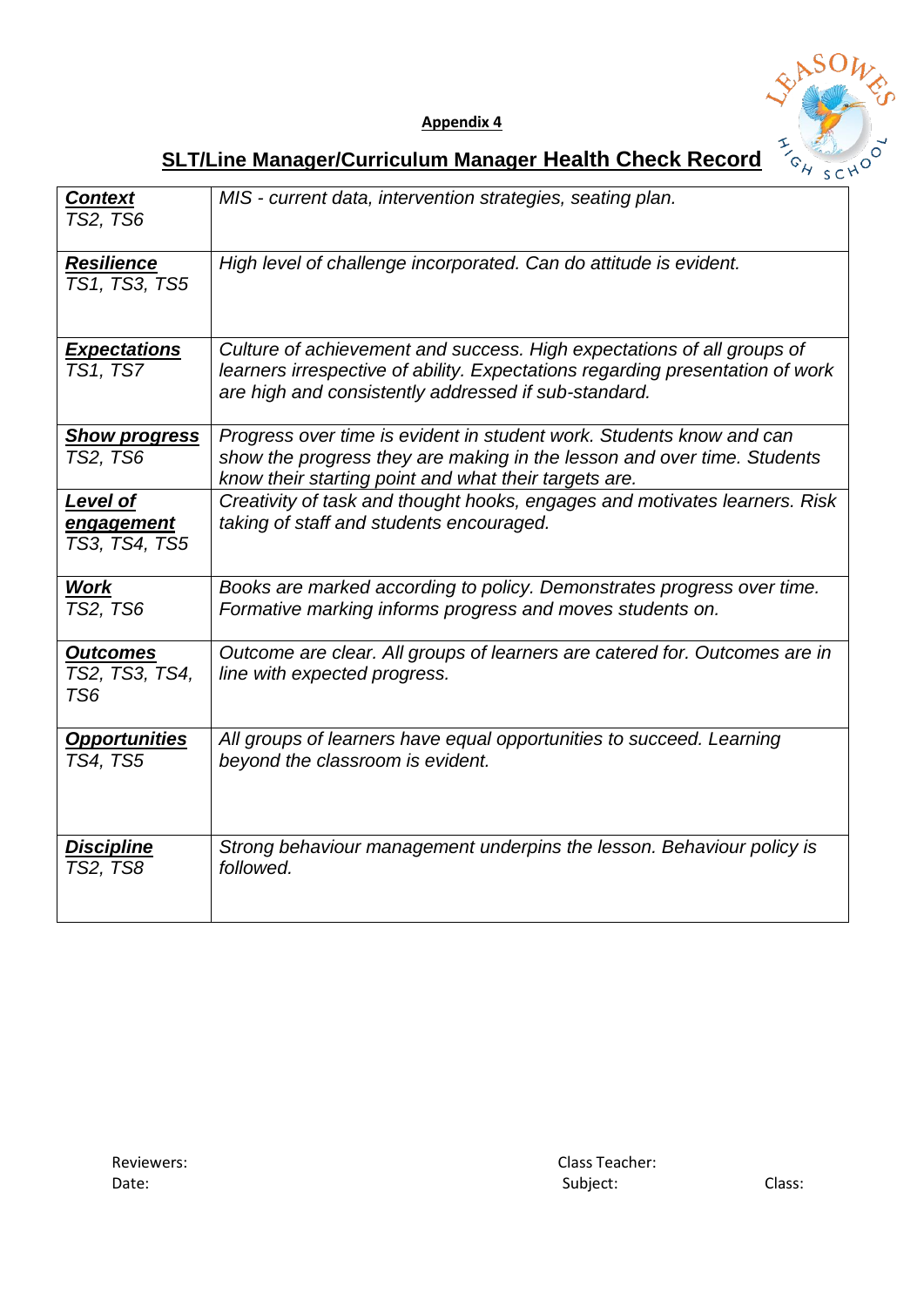

#### **SLT Health Check Book Trawl Data Form**

Name of student: \_\_\_\_\_\_\_\_\_\_\_\_\_\_\_\_\_\_\_\_\_\_\_\_\_\_\_\_\_\_\_\_\_\_\_\_\_\_\_\_\_\_\_\_\_\_\_\_\_

*Two students minimum to establish trends – key focus areas where possible (HA, PP, Boys)*

| Purpose             | Health Check / Teaching & Learning<br>Re-Observation |                   |  |
|---------------------|------------------------------------------------------|-------------------|--|
| Date                |                                                      |                   |  |
| Year Group          |                                                      |                   |  |
| Observer(s)         |                                                      |                   |  |
| <b>Faculty Name</b> | Subject Name                                         | <b>Staff Name</b> |  |
|                     |                                                      |                   |  |
| <b>Class</b>        |                                                      |                   |  |

**Review** 

| Is marking in line with whole school policy?               | N |
|------------------------------------------------------------|---|
| Is work marked regularly?                                  | N |
| Evidence of WWW/EBI?                                       | N |
| Is there evidence of student response?                     | N |
| Is there evidence of progress?                             | N |
| Are target stickers displayed on all student books?        | N |
| Is homework set and marked regularly?                      | N |
| Does homework extend learning?                             | N |
| Is there recognition of effort / praise?                   | N |
| Does quality of written presentation follow policy?        | N |
| Is peer-assessment evidenced?                              | N |
| Is self-assessment evidenced?                              | N |
| Is there evidence of differentiation and challenge?        | N |
| Is there evidence of the use of agreed literacy notations? | N |
| Is there evidence of grades within marking?                | N |
| Additional comments by Observer:                           |   |
| WWW:                                                       |   |
|                                                            |   |
|                                                            |   |

EBI:

Further comments/any emerging patterns from Book Trawls:

Signature of Observer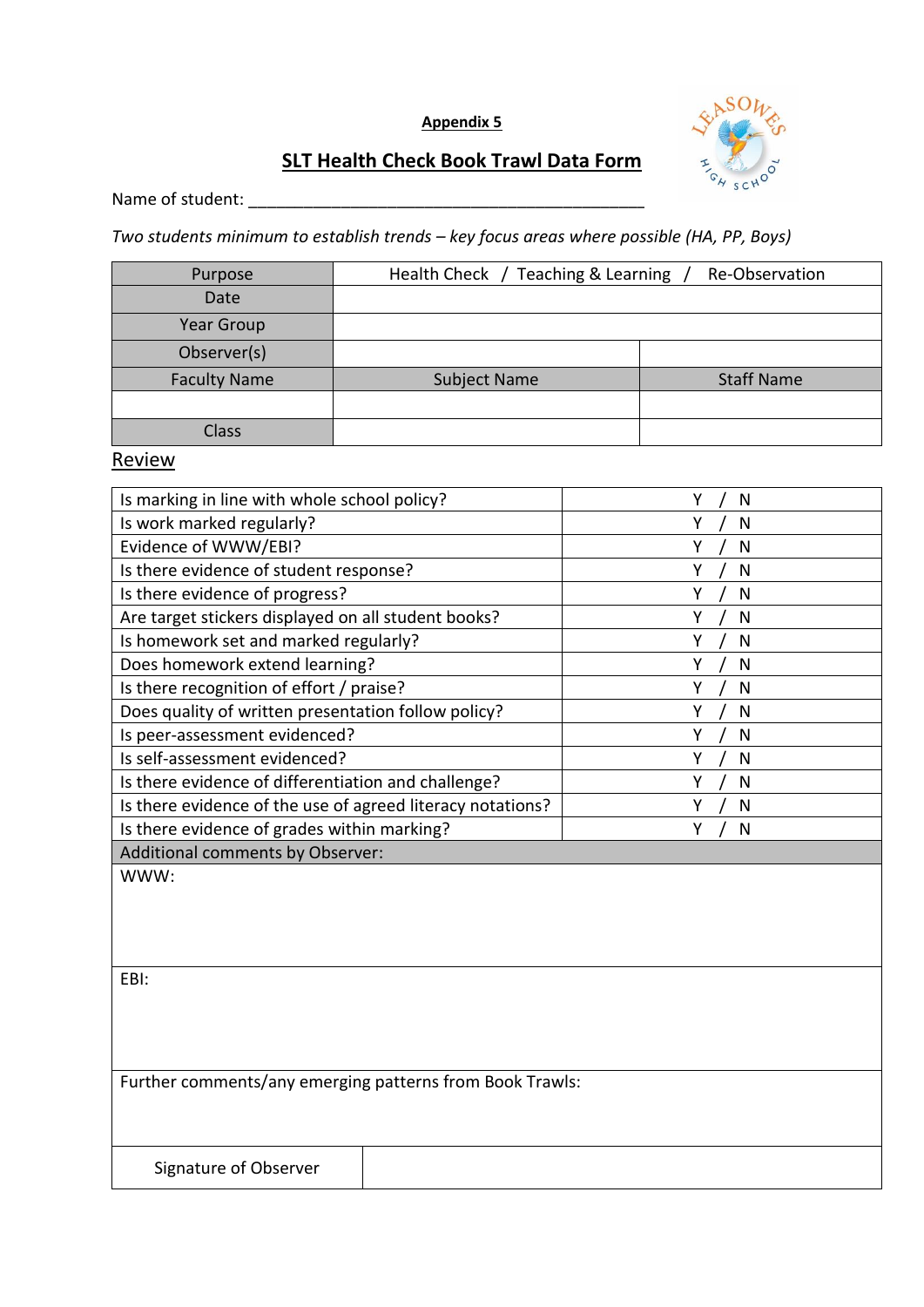#### **Student Voice**

| /Department | ucc. |
|-------------|------|
|             |      |

| Reviewer:                                                                                                                                      |                 |
|------------------------------------------------------------------------------------------------------------------------------------------------|-----------------|
| <b>Questions</b>                                                                                                                               | <b>Feedback</b> |
| What year and set are you in?                                                                                                                  |                 |
| Do you enjoy lessons?<br>Why?                                                                                                                  |                 |
| Do you get HWK set regularly?                                                                                                                  |                 |
| Is work marked every three weeks at least? If<br>you only have the lesson once a week, is work<br>marked every half term?                      |                 |
| Do you know your<br>Target/Step/Number/Grade?                                                                                                  |                 |
| Does the marking explain how to improve?<br>How? (example)                                                                                     |                 |
| What activities do you enjoy specifically?                                                                                                     |                 |
| Do you have opportunities for peer or self-<br>assessment?                                                                                     |                 |
| Is behaviour good in lessons?<br>Explain.                                                                                                      |                 |
| How could lessons be improved (consider the<br>schemes of work/projects and themes)? How<br>could you be better supported to make<br>progress? |                 |
| Any other comments?                                                                                                                            |                 |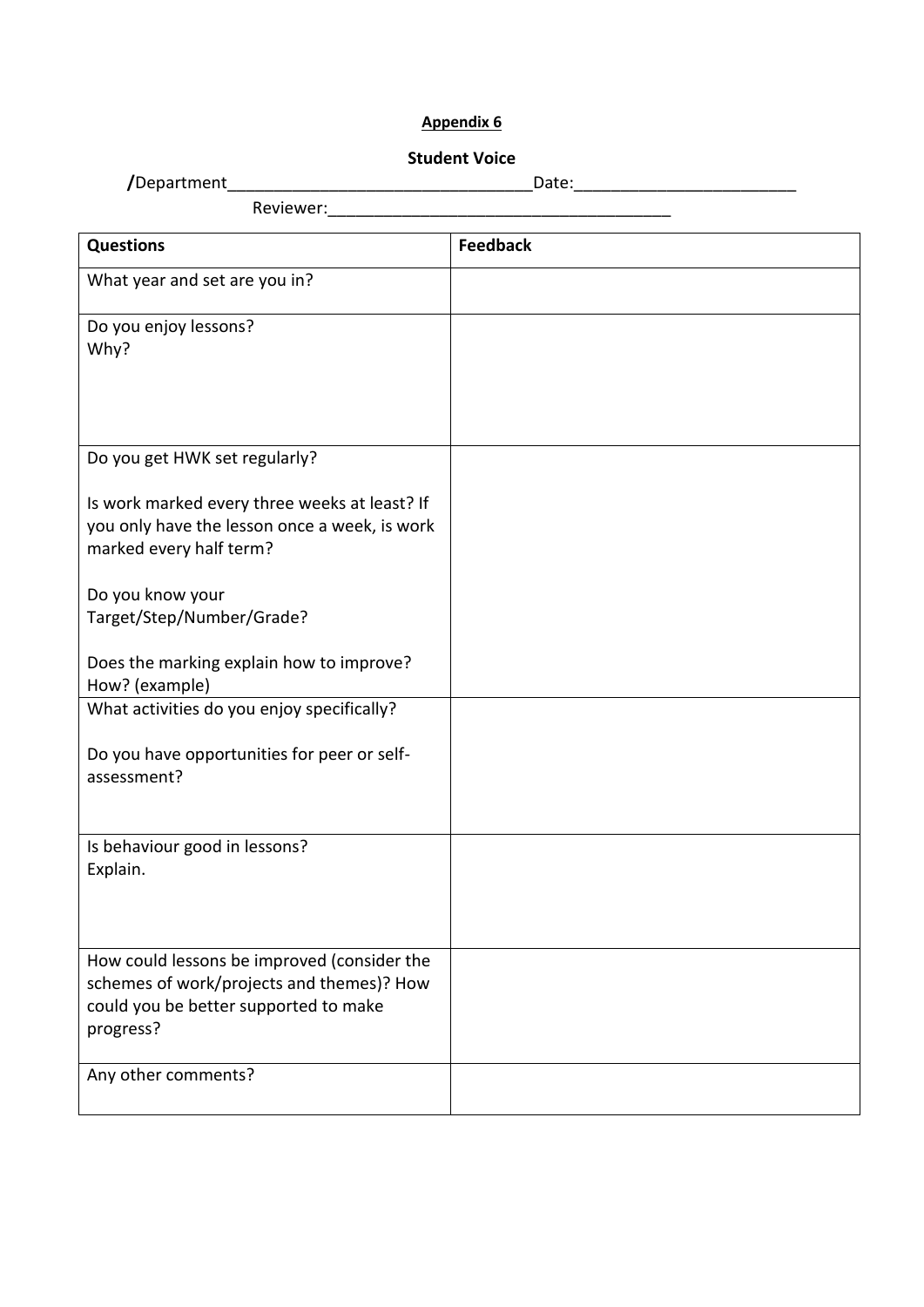| <b>Appendix 7</b>                                 |                           |                                    |  |  |
|---------------------------------------------------|---------------------------|------------------------------------|--|--|
| Teaching (inc. support staff)<br><b>Strengths</b> | Areas that are developing | <b>Areas requiring Improvement</b> |  |  |
|                                                   |                           |                                    |  |  |
|                                                   |                           |                                    |  |  |
|                                                   |                           |                                    |  |  |
|                                                   |                           |                                    |  |  |
|                                                   |                           |                                    |  |  |
| <b>Learning and Progress</b>                      | Areas that are developing | <b>Areas requiring Improvement</b> |  |  |
| <b>Strengths</b>                                  |                           |                                    |  |  |
|                                                   |                           |                                    |  |  |
|                                                   |                           |                                    |  |  |
|                                                   |                           |                                    |  |  |
|                                                   |                           |                                    |  |  |
| <b>Attainment</b><br><b>Strengths</b>             | Areas that are developing | <b>Areas requiring Improvement</b> |  |  |
|                                                   |                           |                                    |  |  |
|                                                   |                           |                                    |  |  |
|                                                   |                           |                                    |  |  |
|                                                   |                           |                                    |  |  |
| <b>Behaviour/Safety</b><br><b>Strengths</b>       | Areas that are developing | <b>Areas requiring Improvement</b> |  |  |
|                                                   |                           |                                    |  |  |
|                                                   |                           |                                    |  |  |
|                                                   |                           |                                    |  |  |
|                                                   |                           |                                    |  |  |
| Leadership/Management                             |                           |                                    |  |  |
| <b>Strengths</b>                                  | Areas that are developing | <b>Areas requiring Improvement</b> |  |  |
|                                                   |                           |                                    |  |  |
|                                                   |                           |                                    |  |  |